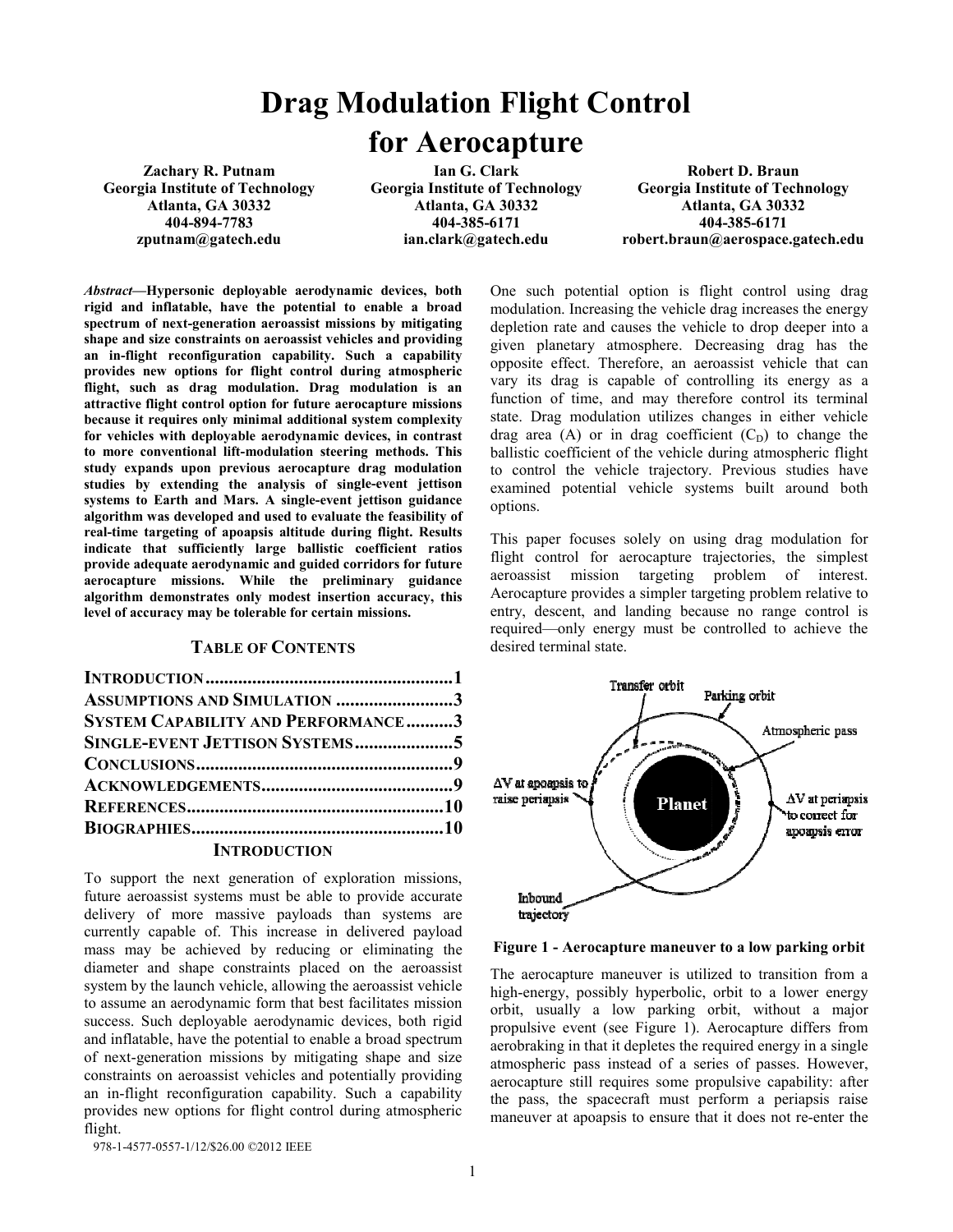atmosphere. An additional clean up propulsive maneuver may also be performed at the subsequent periapsis to correct any errors in the apoapsis.

In the early 2000s, a number of studies examined singleevent jettison drag modulation systems for aerocapture applications. These systems typically utilized a trailing thinfilm ballute to increase drag area. The ballute is deployed prior to atmospheric interface and then jettisoned at the proper time, allowing the spacecraft to coast to the desired state at atmospheric exit. These studies include aerocapture at Titan, Venus, Neptune, and Mars [1][2][3][4]. These studies generally arrive at the conclusion that single-event jettison drag modulation is feasible after solving boundary value problems to determine the time of jettison for a desired atmospheric exit state. However, these conclusions are based solely on the fact that it is physically possible to select a jettison time such that the desired transfer orbit properties are achieved. Two critical areas for feasibility, the feasibility of autonomous, on-board, real-time targeting and robustness to uncertainty are not examined.



**Figure 2 - Trailing thin-film ballute system concept [1]** 

In the early 1980s, a drag coefficient modulation concept was proposed during the concept definition phase of the development of the Aeroassist Orbit Transfer Vehicle (AOTV), which was to complement the newly built Space Shuttle by ferrying payloads to and from geosynchronous orbit, [5]. The concept, shown in Figure 3, used an inflatable device to increase vehicle drag area and stabilize it during the atmospheric pass and a forward-facing, throttleable chemical rocket engine to modulate overall vehicle CD during the atmospheric pass. Studies of this concept continued until about 1983 when it was abandoned in favor of a more traditional bank-to-steer lift modulation vehicle, which eventually became the Aeroassist Flight Experiment.



**Figure 3 - Drag coefficient modulation AOTV concept [5]** 

NASA is currently developing technology to mature hypersonic inflatable aerodynamic devices (HIADs) for use in aeroassist vehicles. HIAD vehicles have been featured prominently in recent NASA studies for human Mars exploration [6] and for ISS downmass. While the HIAD development program will likely lead to mature inflatable devices suitable for drag modulation flight control applications in the near future, most studies to date have not considered drag modulation as a flight control option, instead assuming that lift modulation flight control is available, either via bank angle or angle-of-attack modulation. However, for large inflatable vehicles, the dynamic response and effector requirements may make these options infeasible or undesirable. For these types of vehicles, drag modulation presents a simple solution that may provide adequate trajectory control for a variety of aeroassist missions. Drag modulation is particularly attractive for aerocapture trajectories, as the absence of outof-plane control authority may be less important than for entry, descent, and landing systems.

The goal of this study is to determine the feasibility of drag modulation for aerocapture missions. Assessment of feasibility involves three major analyses:

- (1) Ensuring that the flight-path angle corridor can accommodate current navigation capabilities
- (2) Determining the feasibility of real-time targeting
- (3) Determining system robustness to uncertainty

This study seeks to determine the feasibility of drag modulation flight control through the completion of these analyses for single-event jettison drag modulation systems.

The remainder of this paper is organized in the following manner. Section 2 provides detailed information on the numeric trajectory simulation and models used for the analyses presented in this paper, as well as analysis assumptions. Section 3 discusses system-level capability and performance results for drag modulation vehicles.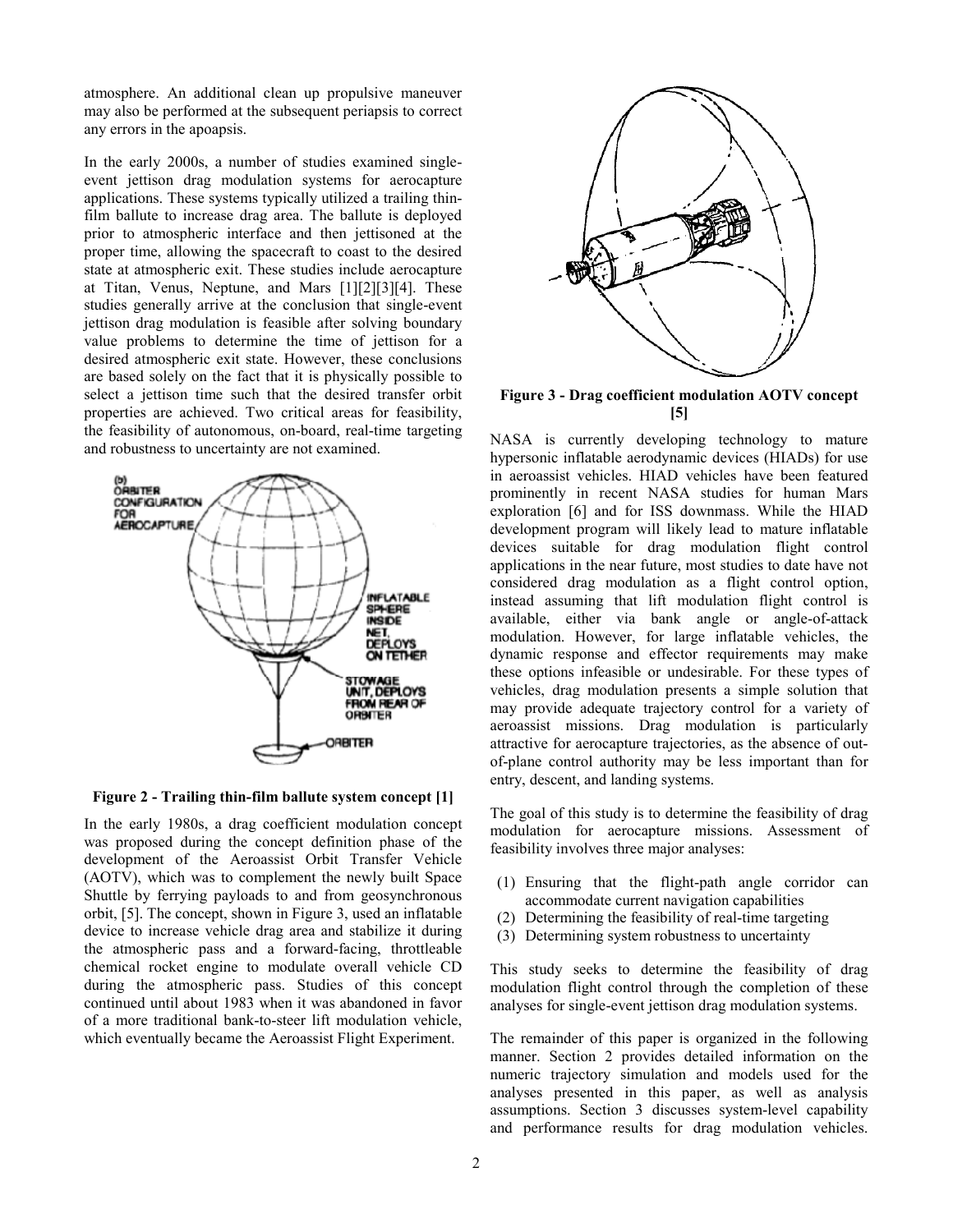Section 4 provides detail on the feasibility of single-event jettison drag modulation systems. Conclusions are provided in Section 6.

## **ASSUMPTIONS AND SIMULATION**

#### *Assumptions*

The analyses presented in this paper utilize numeric simulation of the equations of motion for aerocapture. For the purposes of this study, the ballistic coefficient, *β*, is given by

$$
\beta = m/C_D A
$$

where *m* is the vehicle mass,  $C_D$  is hypersonic drag coefficient at Mach 25, and *A* is the aerodynamic reference area.

Unless otherwise noted, the vehicle state at atmospheric interface for the trajectories in this paper is given in Table 1. Flight-path is defined as the angle between the local horizontal and the velocity vector, with positive angles above the horizon. Azimuth is defined to be degrees east of north. While atmospheric interface is typically defined at 125 km altitude for the Earth and Mars, a value of 150 km was adopted to ensure accurate simulation for the low ballistic coefficient vehicles considered in this study.

**Table 1. Atmospheric Interface State** 

| State Parameter                 | Value            |
|---------------------------------|------------------|
| Geodetic altitude               | 150 km           |
| Geodetic latitude               | 0 <sub>deg</sub> |
| Longitude                       | 0 <sub>deg</sub> |
| Inertial velocity magnitude     | Varies           |
| Inertial geocentric flight-path | Varies           |
| Inertial geocentric azimuth     | 90 deg           |

## *Trajectory Simulation*

A three-degree-of-freedom numeric simulation developed at the Space Systems Design Lab at Georgia Tech was used to determine aerocapture flight performance for this study. The equations of motion are integrated using a fourth order Runge-Kutta scheme with a constant time step of 0.01s. This scheme provides a good balance between accuracy and computational cost. The simulation is written in Matlab mcode to maintain portability, and may be autocoded and compiled to improve execution speed.

*Vehicle Models*—Vehicle hypersonic aerodynamics were modeled as 60 deg sphere cones for Earth and 70 deg sphere cones for Mars, both flying at a trim angle of attack of zero. Drag modulation was achieved through changing the aerodynamic reference area. The mass change from jettisoning drag surfaces was assumed to be negligible, and no separation dynamics were modeled. Navigation was assumed to be perfect.

*Environment Models*—The Earth and Mars were modeled as ellipsoids, based on their equatorial and polar radii. Planetary gravity was modeled as an inverse square magnitude with  $J_2$  effects. Planetary atmospheres were modeled with tables of density and temperature as a function of altitude. Atmospheric table data were generated with Earth-GRAM 2010 Version 2 [7] and Mars-GRAM 2010 [8] for Earth and Mars, respectively.

*Uncertainty Analysis*—Monte Carlo techniques were used to assess robustness to uncertainty. Distributions were assigned to inputs of interest, including atmospheric density, vehicle aerodynamics, and initial vehicle state, and sets of distributed inputs were generated for use with the numeric simulation. Uniform and normal distributions were used, as appropriate.

## **SYSTEM CAPABILITY AND PERFORMANCE**

#### *Flight-path Corridor Identification*

The flight-path angle corridor is defined as the range of flight-path angles at atmospheric interface for which the vehicle can reach the desired atmospheric exit conditions. For aerocapture trajectories, this terminal condition translates to achieving a particular apoapsis altitude at atmospheric exit. For drag modulation systems, the flightpath angle corridor is bounded by the minimum and maximum drag configurations of the vehicle, by whatever means those configurations are achieved. The steepest initial flight-path angle for which the lowest drag, highest ballistic coefficient, trajectory can reach the desired apoapsis altitude defines the steep side of the corridor. The shallowest initial flight-path angle for which the highest drag, lowest ballistic coefficient vehicle can reach the desired apoapsis altitude defines the shallow side of the corridor.

Figure 4 below shows the bounding trajectories for an example vehicle performing aerocapture at Earth with a 400 km apoapsis altitude target. This vehicle has a mass of 1000 kg and enters the atmosphere at an inertial velocity magnitude of 10 km/s. This vehicle is capable of changing its drag area to vary its ballistic coefficient between 10 and 100  $\text{kg/m}^2$ . The plot in (a.) clearly shows the shallow bounding trajectory in blue and the steep bounding trajectory in red. The sensed deceleration profiles are also shown in (b.). Notice that, while the low-β trajectory decelerates higher in the atmosphere where density is low, it experiences a slightly higher peak deceleration than the high-β trajectory.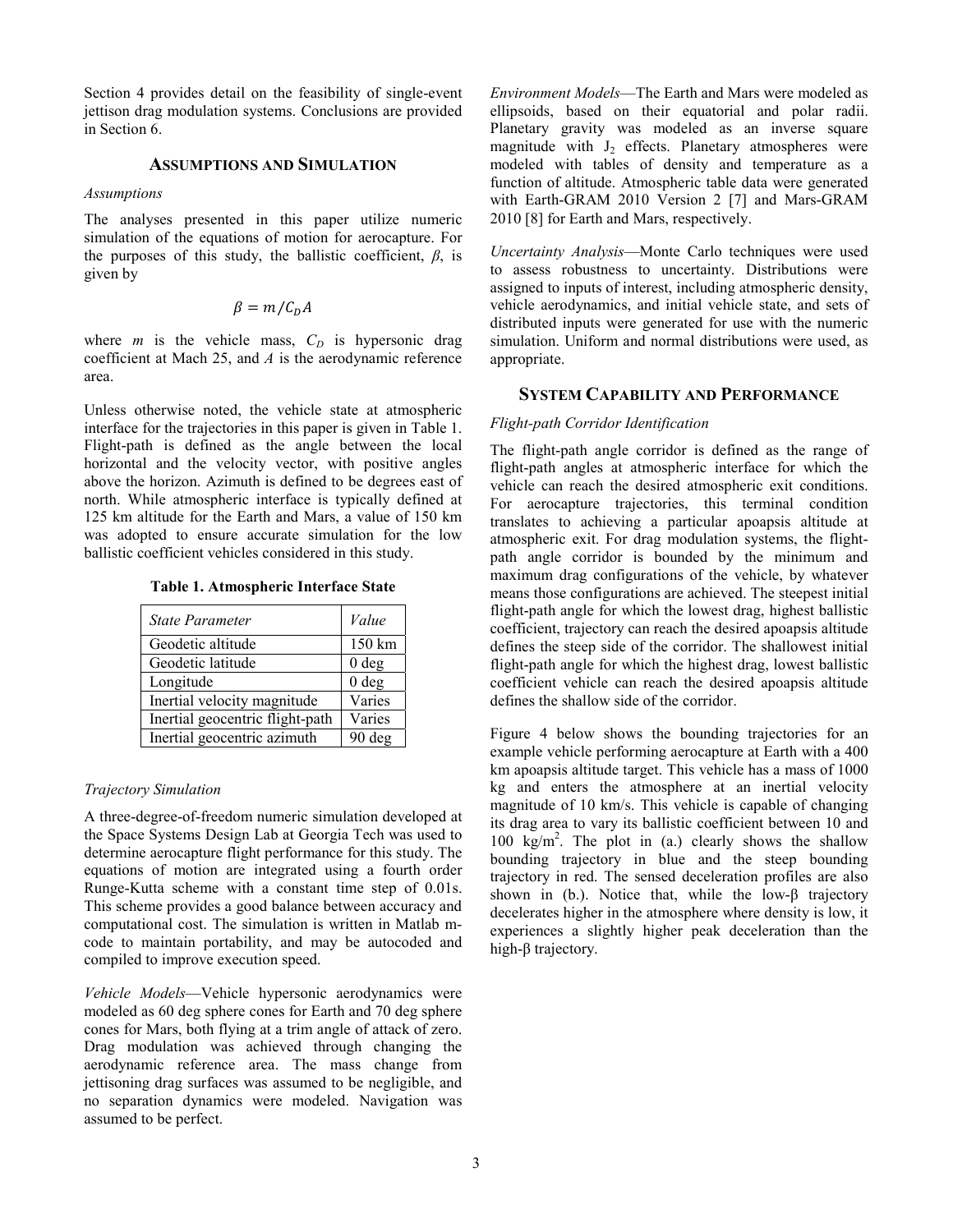

**Figure 4 – Corridor-bounding trajectories for aerocapture at Earth: (a.) altitude and (b.) deceleration** 



**Figure 5 - Flight-path angle corridor at Earth** 

The flight-path corridor can be determined over a range of velocities. Figure 5 shows the flight-path corridor for aerocapture at Earth to an apoapsis altitude of 400 km for the same vehicle discussed above. This plot shows the corridor for a range of velocities spanning low-Earth orbit to free-return Mars trajectories. The corridor steepens and widens with increasing velocity. Most importantly, this plot shows that there is a non-zero width corridor over a wide range of entry velocities, indicating that drag modulation is potentially useful for a wide range of aerocapture missions.

## *Corridor Variation*

The variation of the flight-path corridor with respect to several parameters was examined to determine which parameters are most important for mission and guidance, navigation, and control system design.

*Apoapse Target Variation*—The flight-path corridor was determined for several apoapsis target altitudes from 200 km to 1200 km in 200 km increments. Results are shown below in Figure 6 for Earth and indicate that the corridor width and position are essentially invariant with respect to target apoapsis altitude.



#### **Figure 6 - Flight-path corridor as a function of velocity for several apoapsis altitude targets at Earth**

*β-ratio and β Magnitude Effects*—The effects of different βratios and β magnitudes on the flight-path corridor were examined. Results at Earth are shown in Figure 7 and Figure 8, respectively. Increasing the β-ratio has a significant impact on corridor width, with a β-ratio of 10 providing over three times the width of a β-ratio of 2. Increasing the magnitude of β only slightly increases the corridor width, with greater effects at higher velocities. As expected, increasing the magnitude of β also steepens the corridor. These figures show that β-ratio is the strongest indicator of corridor width. The magnitude of β determines the corridor position but has only a second-order effect on corridor width.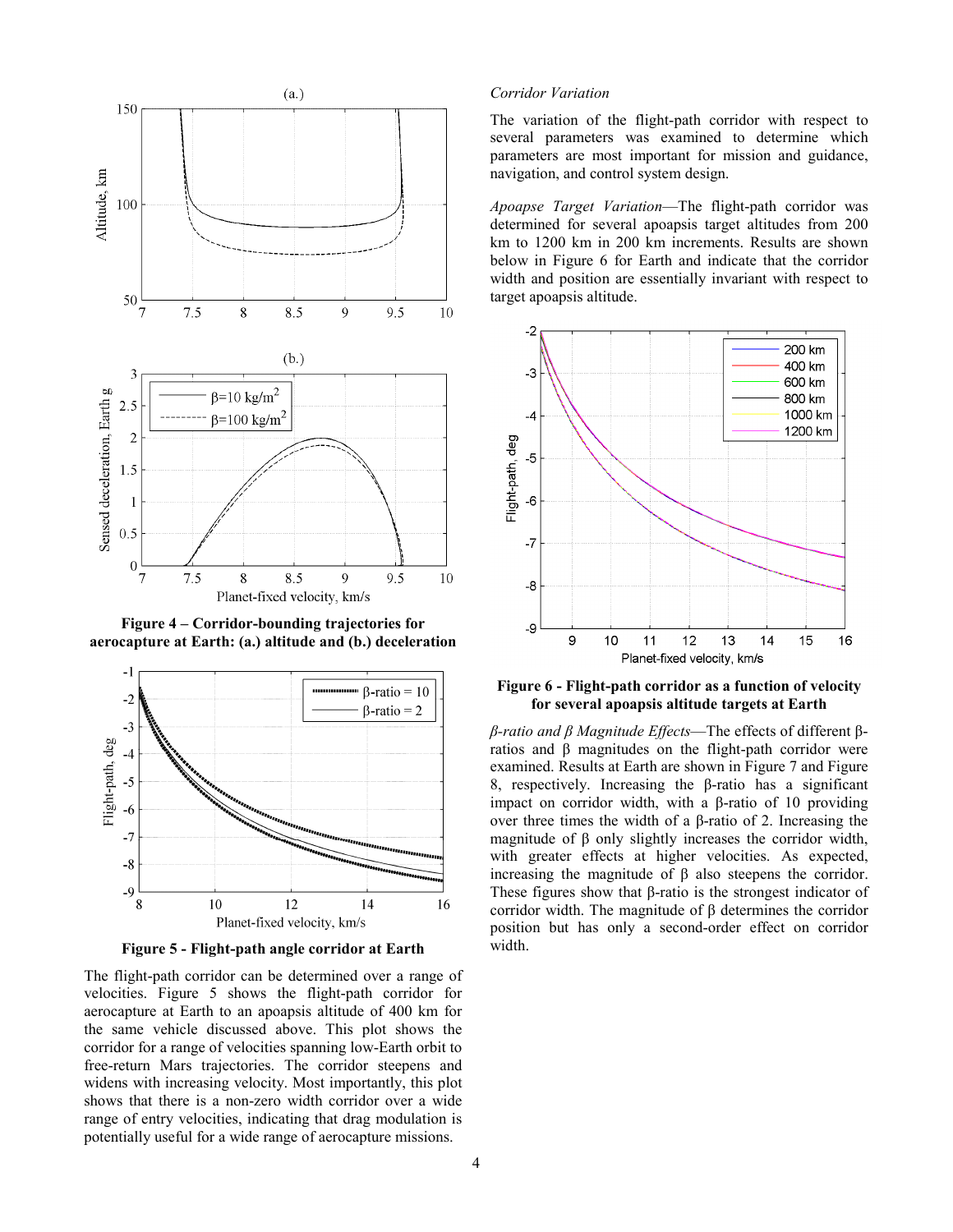

**Figure 7- Flight-path angle corridor at Earth for two different β-ratios** 



Figure 8 - Flight-path corridor (a.) and width (b.) for **several β** magnitudes at Earth

# **SINGLE-EVENT JETTISON SY YSTEMS**

The previous section showed that a non-zero corridor exists at Earth for drag modulation systems. However, one must be able to effectively target the desired apoaps e altitude in realtime during aerocapture from an arbitrary position within the flight-path corridor. One flight control option is singleevent jettison drag modulation.

#### *Concept Overview*

Single-event jettison drag modulation relies upon a single change in drag area during the atmospheric pass to target the desired apoapsis altitude. While many flight systems can be envisioned which have the capability to change their drag area, a simple example of this type of system is that given by a spacecraft with an attached inflatable device. For the purposes of this paper, the attached inflatable device is assumed to approximate a 60-deg sphere cone at Earth and a 70-deg sphere cone at Mars. A At the proper time, the inflatable device is jettisoned, the ereby changing the drag area and ballistic coefficient of the vehicle.

The proper jettison time is determined in real time by and on-board guidance algorithm. T he algorithm uses the current vehicle state and the desired final state to determine when the inflatable device should be jettisoned at each guidance call during flight. When the jettison time is reached, the guidance algorithm sends the command to the vehicle to jettison the inflatable device.

#### *Guidance Algorithm Development*

A basic guidance algorithm was developed to facilitate the analyses in this paper. A numeric predictor-corrector (NPC) was chosen for the algorithm due to its ease of implementation and conceptual simplicity.

A summary block diagram of the e algorithm is shown in Figure 9. The vehicle state is passed to guidance from navigation, assumed to be perfect for this study, and some preliminary calculations are conducted prior to continuing to the proper mode. The required input state variables are given in Table 2. Initially, the algorithm waits in a hold until the drag acceleration builds to  $0.5 \text{ m/s}^2$ . At that point, the algorithm transitions to the num meric predictor-corrector targeting phase. The NPC computes the proper time for jettison and passes it to the jettison logic. The jettison logic then determines whether it is time to perform the jettison. If it is time to perform the jettison, a jettison command flag is passed to flight control. Once jettison has occurred, the algorithm transitions to a second hold phase until atmospheric exit.

The NPC runs the predictor and corrector in a loop, limited to five iterations per guidance cycle. If a solution for the jettison time is not found on a given guidance cycle, the algorithm stores its current best es stimate and continues on subsequent guidance cycles with updated navigation inputs. The guidance algorithm is called every 2 seconds during the atmospheric pass.

The NPC also estimates the current atmospheric density from the navigated acceleration and determines a density scale factor which is applied to the on-board atmosphere model during prediction. The current density is estimated from

$$
\rho = \frac{2ma_{mag}}{V_{rel}^2 S_{ref} C_D}
$$

The estimation assumes a constant, known hypersonic drag coefficient. The density factor is simply the ratio of the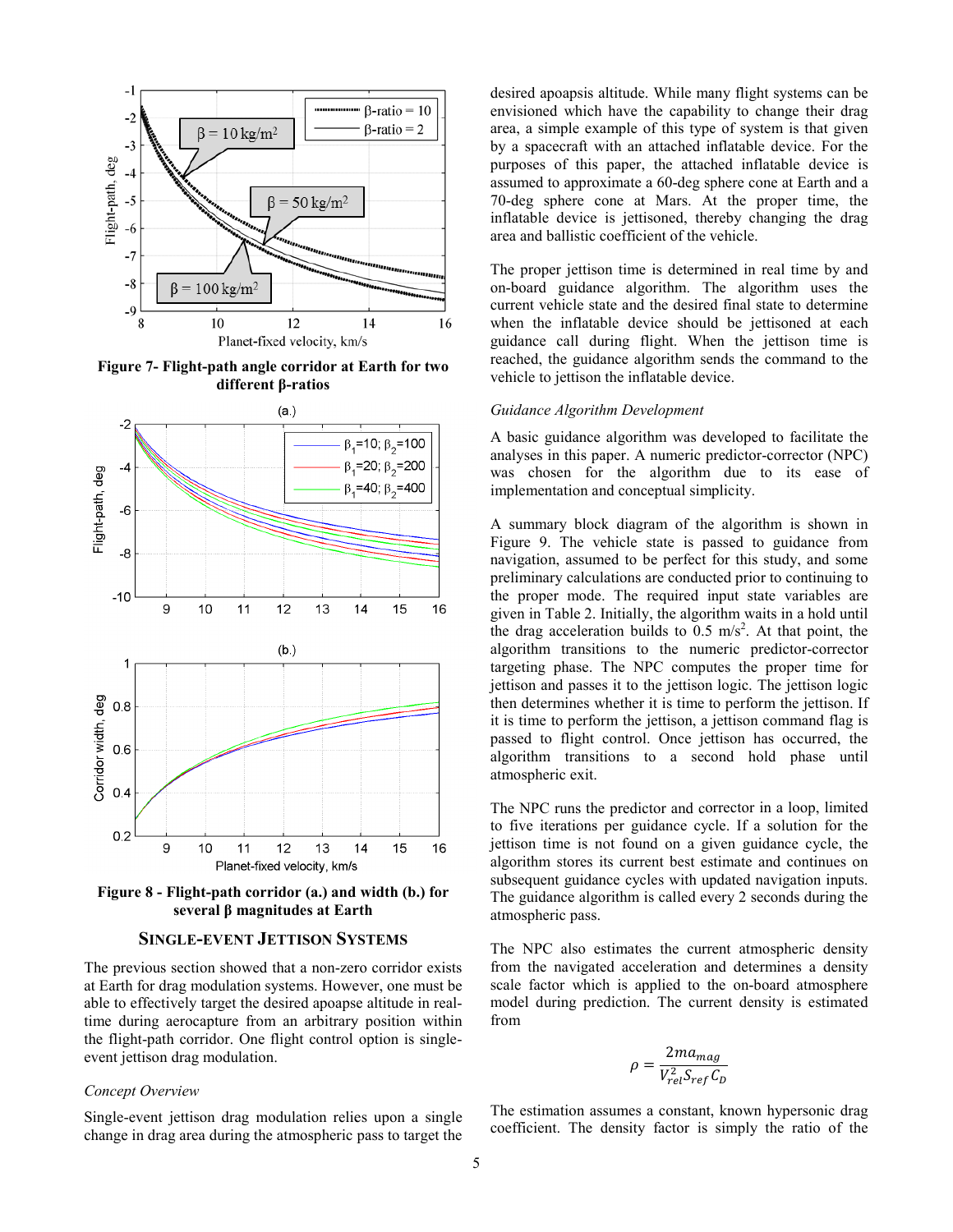estimated density to the on-board mode l density at the current altitude. The density factor estimate is also run through a low-pass filter to reduce oscillation.

*Predictor*—The numeric predictor integrates the equations of motion forward in time from the current vehicle state to atmospheric exit. It uses a variable step size, 4<sup>th</sup> order Runge-Kutta integration scheme. The pre dictor nominally runs at a step size of 2 seconds, but this step size is decreased to the minimum jettison time adjustment increment near jettison time to ensure that jettison is modeled properly. After jettison, the step s size returns to its nominal value. This reduction in step size is critical due to the extreme sensitivity of the final vehicle state to jettison time. Constant hypersonic aerodynamics was assumed for the spacecraft, and was assumed to scale only with aerodynamic reference area. The attracting planet is modeled as a sphere with inverse-square gravity and J2 effects. Atmospheric density is modeled by a table of density versus altitude.

Corrector—The corrector uses the estimated final state from the predictor to adjust the jettison time to reduce the apoapsis altitude error to within a specified d tolerance. If the estimated final apoapsis is too high, the jettison time is adjusted to occur later in the trajectory; if th he estimated final apoapsis is too low, the jettison time is a adjusted to occur earlier in the trajectory. If a sign change i s detected in the apoapsis error, the jettison time adjustment increment is reduced by 50%, subject to a mini mum allowable increment. If the predicted apoapsis is negative, indicating a hyperbolic trajectory at atmospheric exit, the corrector marches towards the capture region by increasing the jettison time with a large increment.

**Table 2. Guidance Algorithm I Inputs** 

| Name        | Units   | Description                         |  |
|-------------|---------|-------------------------------------|--|
|             | S       | Reference time                      |  |
| R pci       | m       | Vehicle position vector in planet-  |  |
|             |         | centered inertial frame             |  |
| V inrtl pci | m/s     | Vehicle inertial velocity vector in |  |
|             |         | planet-centered inertial frame      |  |
| A asens pci | $m/s^2$ | Vehicle sensed acceleration vector  |  |
|             |         | in planet-centered inertial frame   |  |



**Figure 9 - Single-event jettison gu uidance algorithm block diagram** 

An example guided single-event jettison aerocapture trajectory is shown in Figure 10. The vehicle enters the atmosphere at 10 km/s inertial velocity magnitude and jettisons the inflatable device at 119.81 s. At this point, there is a discontinuity in the trajectory as the vehicle ballistic coefficient changes from 10 kg/m2 to 100 kg/m2 instantly. The sensed deceleration immediately decreases and the vehicle begins to descend farther into the atmosphere. While the drag level does increase somewhat from its post-jettison value, it remains below one Earth g for the remained of the trajectory. Figure 11 shows the apoapsis altitude at atmospheric exit during the trajectory as it would be if the spacecraft exited the atmosphere at that point. The decrease in the apoapsis altitude to the target value indicates that the guidance algorithm has effe ectively timed the jettison to achieve the target exit condition.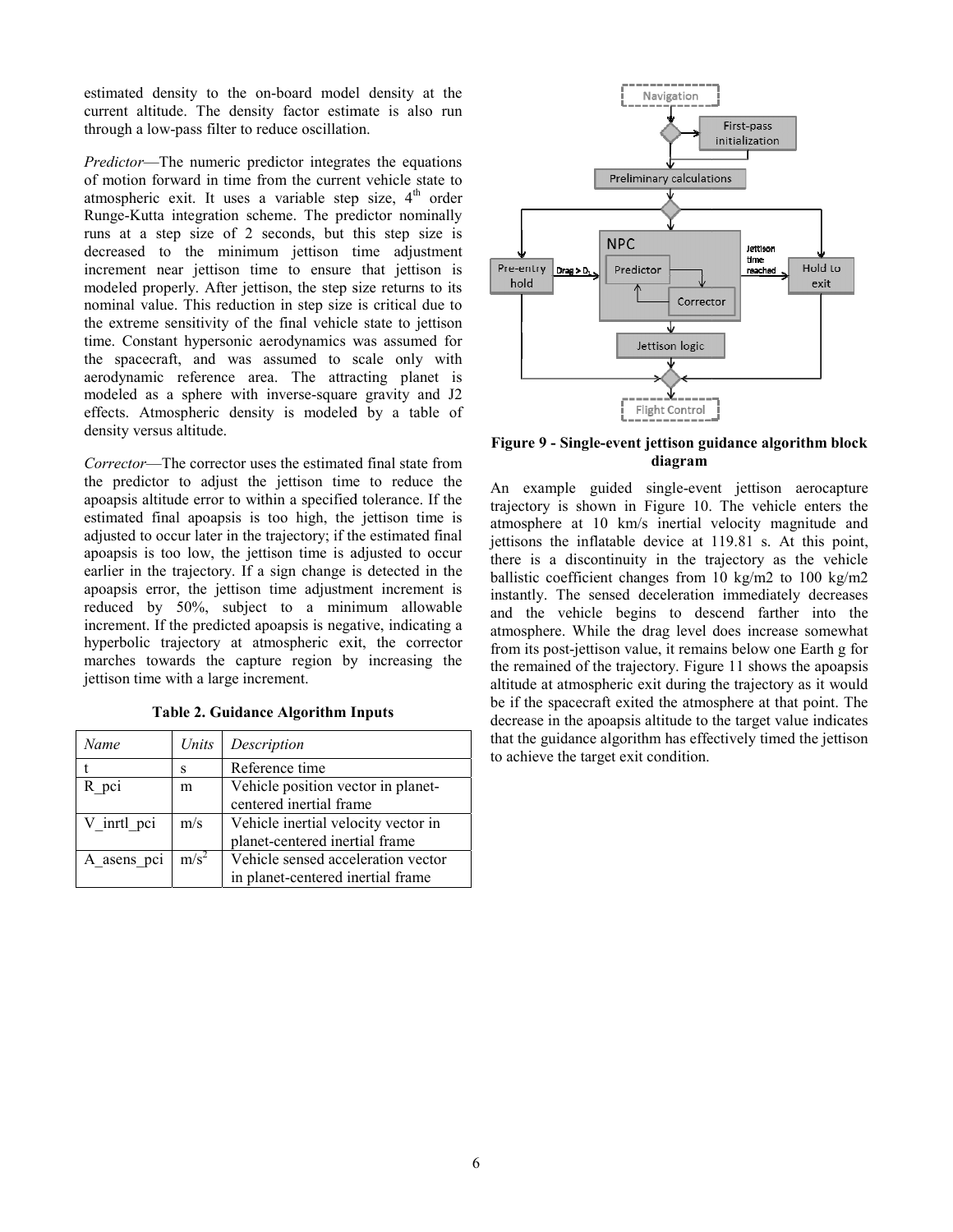

Figure 10 - Sample guided aerocapture trajectory at **Earth** 



Figure 11 - Apospasis error during aerocapture at Earth

#### *Jettison Time Sensitivity*

During guidance algorithm develop pment, it was noticed that the vehicle was extremely sensitiv e to the jettison time. A brief analysis was conducted to id dentify the magnitude of the sensitivity. Figure 12 shows th he sensitivity of the final apoapsis altitude with respect to jettison time,  $dh_a/dt_j$  over a range of jettison times for an inertial entry velocity of 11 km/s at several initial flight-path a angles at Earth. Early in the trajectory, the sensitivity is low or zero due to low drag. However, once drag builds to a sufficient level, a jettison time lag or error of just 1 second can change the final apoapse altitude by hundreds of kilometers, possibly resulting in a surface impact.

In many early guidance test cases , the algorithm failed to achieve the desired target apoap sis altitude due to this sensitivity and the relatively slow guidance execution rate of 0.5 Hz. However, because the numeric prediction algorithm is relatively computationally intensive, increasing the guidance execution rate was not a desirable solution. Instead, a variable time-step integration scheme was added to the predictor, and the jettison log gic was pulled out of the numeric predictor-corrector phase s such that it was executed at a higher rate than the rest of guid dance. These two changes significantly improved accuracy while preserving the 0.5 Hz guidance rate.



**Figure 12 - Sensitivity of final apoapsis altitude to jettison time at Earth h at 11 km/s** 

## *Guided Flight-path Corridor*

The developed guidance algorithm was used to evaluate the guided flight-path angle corridor at Earth and Mars for a vehicle with a  $β$ -ratio of 10, similar to the vehicle used in other corridor analyses presented in this study. The apoapsis altitude target for these corridors is 400 km. Figure 13 and Figure 14 show the guided flight-path angle corridor as a function of inertial entry velocity magnitude at the Earth and Mars, respectively. The plots show the guided corridor in orange. Dark blue indicates the undershoot region. The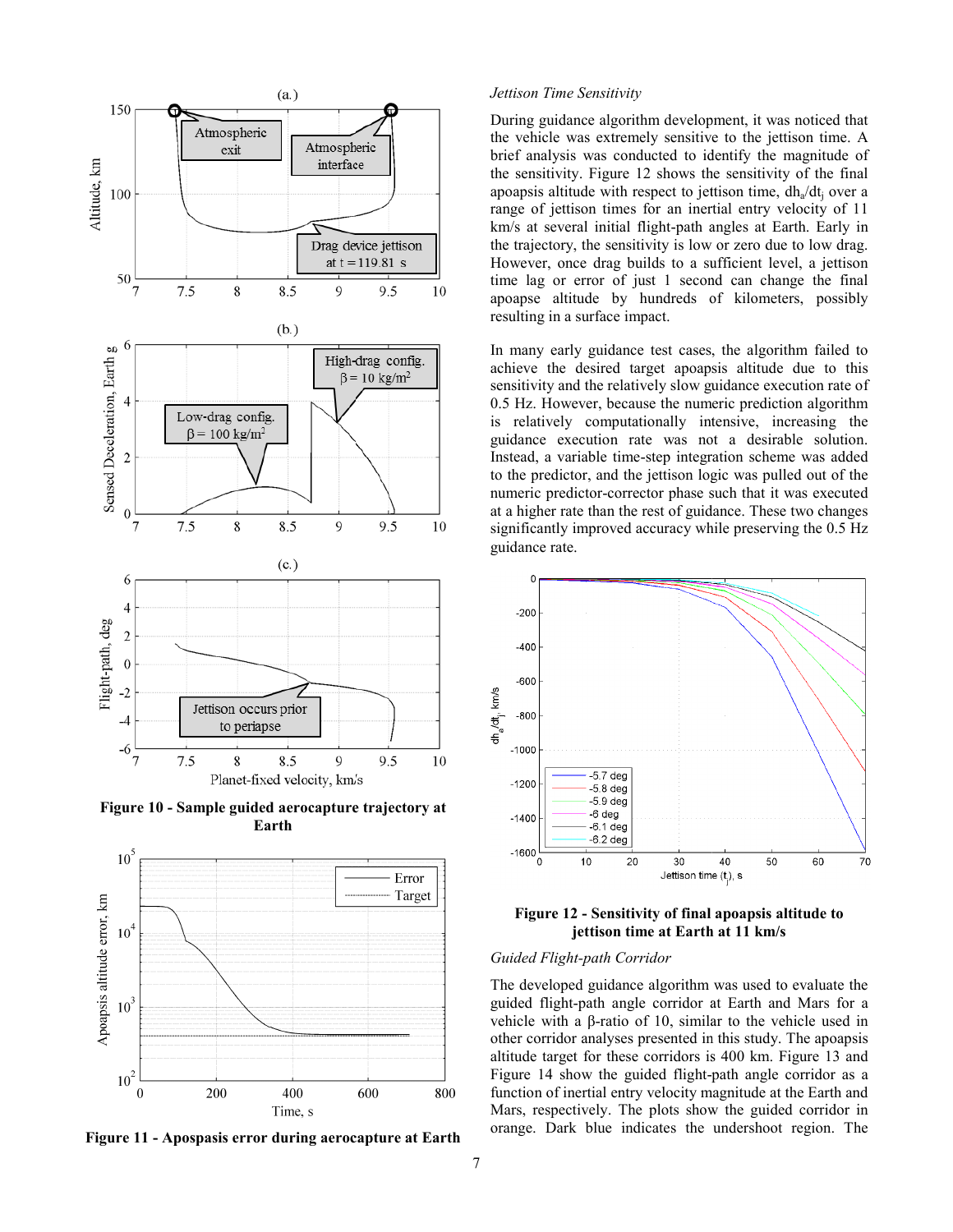white region in the lower left corner indicates surface impact. The blue region is very narrow because there is only a small range of possible apoapsis altitudes s available below the target altitude of 400 km before the veh icle does not exit the atmosphere and impacts the planetary surface. The red region indicates overshoot and the white reg gion in the upper right corner indicates overshoot or hyperbolic exit conditions.

The primary conclusion from these plots is that the guided corridor is nearly the same size as the aerodynamic corridor developed in Section 3. This indicates th hat the guidance algorithm is effectively using the vehicle's capability to achieve the desired target throughout the corridor over a wide range of velocities and that vehicle is flyable over most of the aerodynamic corridor. The plots also show that apoapsis target accuracy falls off quickly to either side of the corridor. Accuracy also deteriorates within the corridor for higher-energy trajectories.



Figure 13 - Guided flight-path corridor at Earth for single-event jettison configuration



## **Figure 14 - Guided flight-path corridor at Mars for single-event jettison co onfiguration**

#### *Uncertainty Analysis*

Uncertainty analysis was also performed for two representative test cases, one at Earth and one at Mars. Both cases utilized a vehicle with an initial  $\beta$  of 10 kg/m<sup>2</sup> and a final β of 100 kg/m<sup>2</sup>, resulting in a β-ratio of 10. The initial aerodynamic reference area is  $200 \text{ m}^2$ . After jettison, the reference area is 20  $m^2$ . For these properties, the resulting mass of the vehicle was calculat ed to be 3060 kg. The nominal atmospheric interface states at Earth and Mars are given in Table 3. The Earth atm mospheric interface state corresponds to that which might be seen by a space tug returning a payload to low-Earth orbit, similar to that of the original design mission for the A AOTV. The Mars state corresponds to one which might b be seen by a spacecraft attempting to enter orbit around M Mars upon arrival from Earth.

#### Table 3. Nominal Atmospheric Interface States

| State Parameter                 | Earth             | Mars             |
|---------------------------------|-------------------|------------------|
| Geodetic altitude               | 150 km            | 150 km           |
| Geodetic latitude               | 0 <sub>deg</sub>  | 0 <sub>deg</sub> |
| Longitude                       | 0 <sub>deg</sub>  | 0 <sub>deg</sub> |
| Inertial velocity magnitude     | $10 \text{ km/s}$ | $6 \text{ km/s}$ |
| Inertial geocentric flight-path | $-5.2$ deg        | $-10.8$ deg      |
| Inertial geocentric azimuth     | $90$ deg          | 90 deg           |

A Monte Carlo simulation was conducted with dispersions applied to the initial vehicle state, vehicle aerodynamics, and planetary atmosphere. 500 samples were used to determine apoapsis altitude accuracy for a 400 km altitude target. Table 4 shows the apoapse accuracy for both cases. Histograms of the apoapsis altitude e accuracy are shown in Figure 15 and Figure 16 for the Earth and Mars cases, respectively. The algorithm is able to guide the vehicle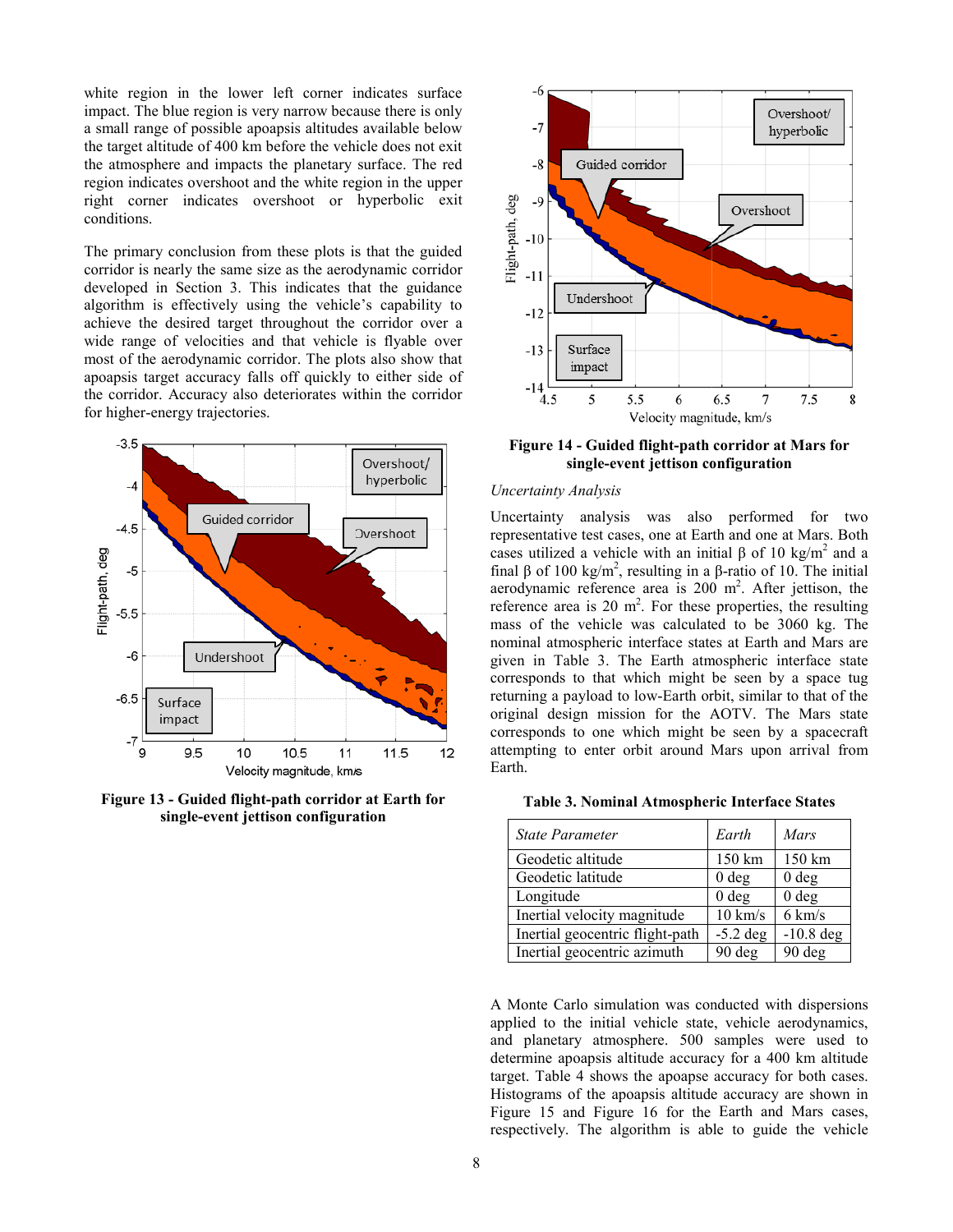effectively for nearly all samples. The Mars case has one outlier with a nearly 1000 km overshoot. This case significantly increases the standard deviation; when the outlier is eliminated, the standard deviation is less than 15 km. This indicates a similar level of accuracy for both Earth and Mars when outliers are neglected. While this level of accuracy is not as good as can be provided with a lifting system, it indicates that drag modulation may be a feasible option when precision orbital insertion is not critical. Additionally, accuracy may be improved with improvements to the algorithm, including higher fidelity prediction and better density or drag estimation techniques.

**Table 4. Apoapse Accuracy at Atmospheric Exit** 

| Parameter          | Earth              | Mars       |
|--------------------|--------------------|------------|
| Mean               | $25.9 \text{ km}$  | $-3.45$ km |
| Standard deviation | $15.2 \text{ km}$  | 45.7 km    |
| Minimum            | $-65.6 \text{ km}$ | $-78.4$    |
| Maximum            | 68.5 km            | 974 km     |



**Figure 15 - Final apoapsis altitude at Earth for a nominal velocity and flight-path of 10 km/s and -5.2 deg** 



**Figure 16 - Final apoapsis altitude at Mars for a nominal velocity and flight-path of 6 km/s and -10.8 deg** 

# **CONCLUSIONS**

In conclusion, it has been shown that sufficient ballistic coefficient ratios provide a flight-path corridor over a wide range of velocities at the Earth and Mars that can accommodate current approach navigation uncertainties. Furthermore, a prototype numeric predictor-corrector guidance algorithm was developed to perform targeting for single-event jettison drag modulation systems. This algorithm was used to show that the guided single-event jettison corridor is nearly the same size as the aerodynamic corridor at the Earth and Mars. Uncertainty analyses performed with Monte Carlo techniques show that drag modulation may be a viable flight control technique when precision orbital insertion is not critical.

## **ACKNOWLEDGEMENTS**

This work was supported by a NASA Office of the Chief Technologist's Space Technology Research Fellowship.